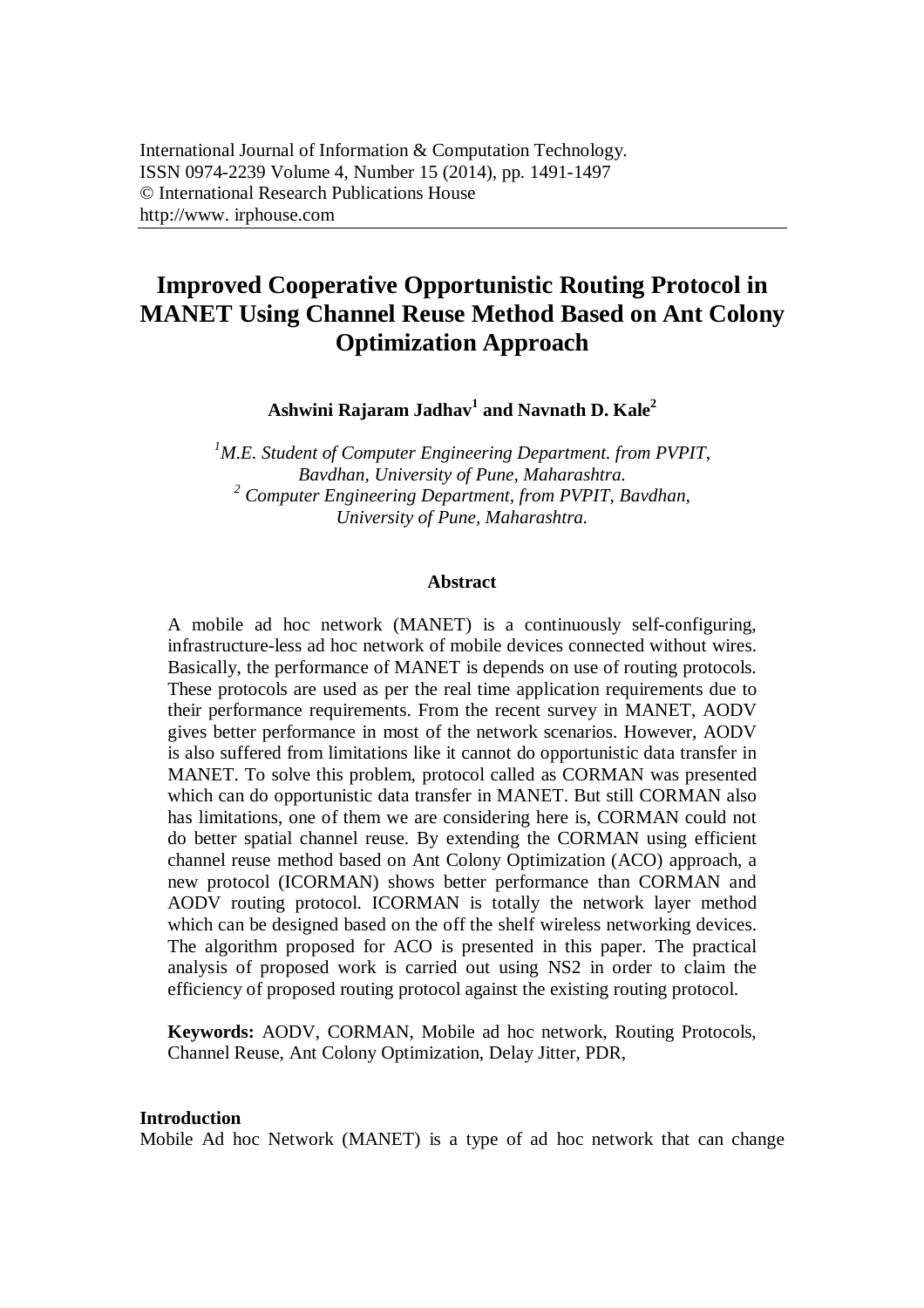locations and configure itself on the fly[1]. MANET does not have any predetermined topology or central control. This is because MANETs can be characterized as having a dynamic, multihop, potentially rapid changing topology. Routing is the process of forwarding packet towards its destination by choosing most efficient path. Path efficiency is depends upon various metrics like, Number of hops, traffic, security, etc. In Ad-hoc network each host node acts as both host as well as specialized router itself[1]. Routing is one of the core problems of networking for delivering data from one node to the other. Thus, the goal of research in wireless networking was to make wireless links as good as wired ones. Unfortunately, this ignores the inherent nature of broadcasting of wireless communication links. For mobile ad hoc networks to truly succeed beyond labs and testbeds, we must tame and utilize its broadcasting nature rather than fighting with it. A new research area namely, Cooperative communication is an effective approach to achieving such a goal.

Research on cooperative communications physical layer community began to attract interest, but more recently its importance and utility also felt on top of the network protocol stack layers. CORMAN is a powerful extension to the pioneering work of ExOR. CORMAN method is used to tackle the problem of opportunistic data transfer[2]. In an average AODV is a good performance driven routing protocol in all kinds of network scenarios. But practically CORMAN shows the good performances as compared to the AODV routing protocol. However, CORMAN also has some limitations so that it further needs to be extended in many ways [2]. The existing CORMAN is having less efficient channel reuse method. In this paper the extended version of CORMAN is introduced called as ICORMAN by using efficient channel reuse method based on Ant Colony Optimization approach.

#### **Proposed Approach Framework and Design**

- Problem Definition. We have observed that CORMAN achieved great performance for delay, Jitter, PDR, and throughput as compared to AODV routing protocol[3]. However there are still some points on which we can work over CORMAN protocol further to improve overall network routing performances. One such problem associated with CORMAN routing protocol is better spatial channel reuse.
- Proposed Architecture. To overcome the above stated problems associated with CORMAN, in this paper we are presenting improved CORMAN (ICORMAN). Below figure 1 is showing the proposed system architecture. In this paper we are going to extend CORMAN by using the efficient method for spatial channel reuse with aim of improving the performances.
- Mathematical Formation/Algorithm. The ACO\_MH (Ant colony optimization meta-heuristic) is nothing but the group of methods those are inspired by 'foraging behavior of real ants'[4,5]. The ACO based algorithms are responsible to finding out the optimal path from source mobile node to destination mobile node in MANET [4].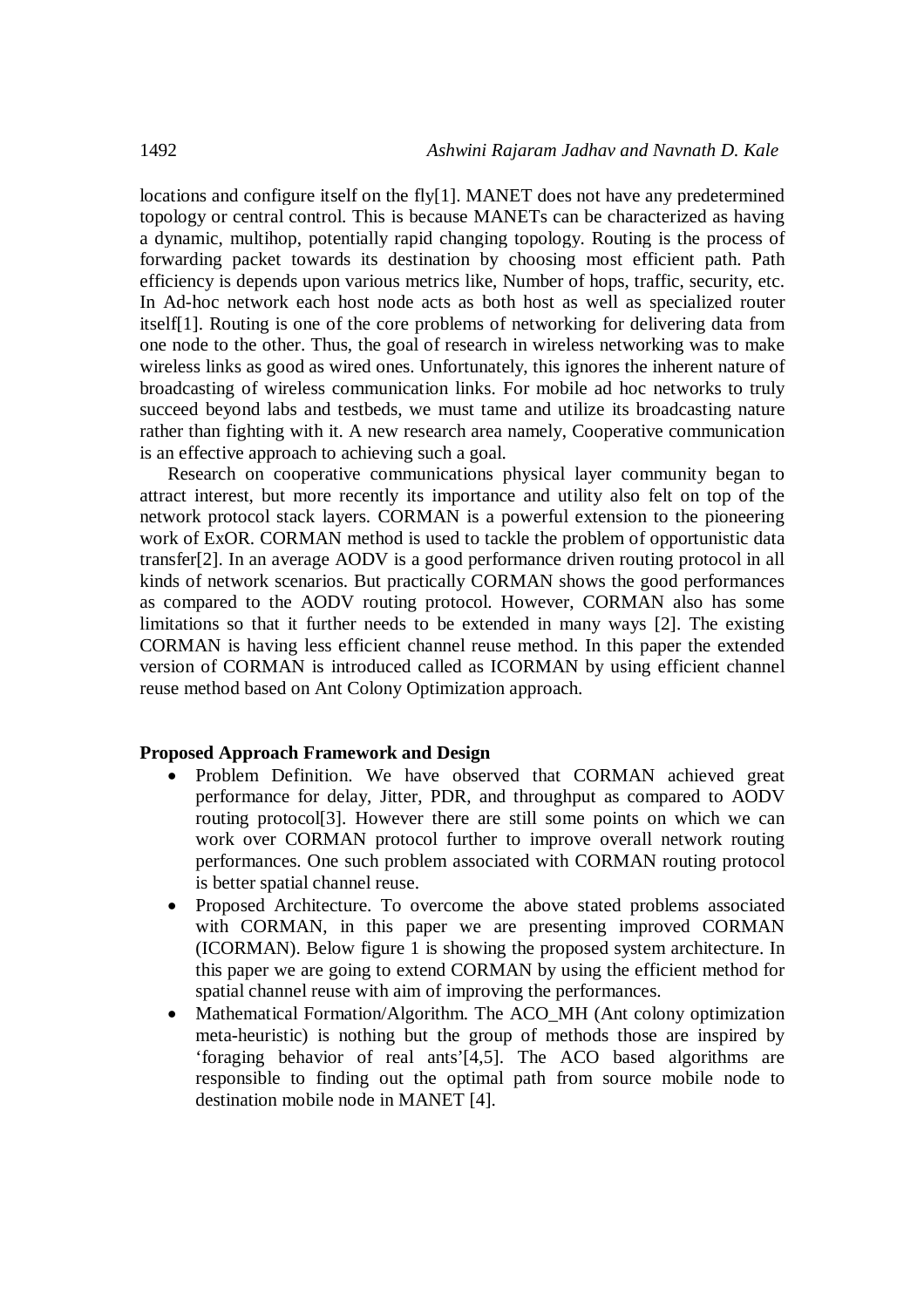In order to solve the problem of optimization using ACO based channel reuse method, the given problem is represented by using the graph theory. Using the graph, the sequence of nodes and its solution is constructed. In graph, the nodes are representing the problem components and links indicating the communication links between these components.

Following algorithm showing the ACO based channel reuse method which we have added into the CORMAN.

#### **Notations:**

- $G=(V', E')$ : Represents the problem
- $\bullet$  V' = components of problem
- $\bullet$   $E'$  = communication links between components of problem.

## **ACO Algorithm:**

- Step 1: the population of initial ants generated once input communication paths discover.
- Step 2: Optimization problem is build using the graph.
- Step 3: Initial state assigned to every ant and finding out starting node for each ant.
- Step 4: A 'probabilistic transition rule' [14] is used by every ant in order to make a decision to move to the next node. This is based on the heuristic information and pheromone intensity.
- Step5: A Heuristic function, nothing but the 'problem dependent function' [14], for indicating the desirability of selected node.
- Step 6: Pheromone intensity is build for representing the desirability of chosen path. This desirability of every path is discussed from the perspective of other ants.
- Step 7: For pheromone intensity, the updating rule is used to finding the effect of the last deposited pheromones.
- Step 8: The set of possible nodes  $N_i^k$  is prepared for avoiding the forming a loop during the path construction. It shows the optimal nodes from the perspective of ant *k* when it is placed on *i-th* node*.*
- Step 9: Finally the cost function is assigned to every selected path from source and destination node in order to show the optimal path of communication.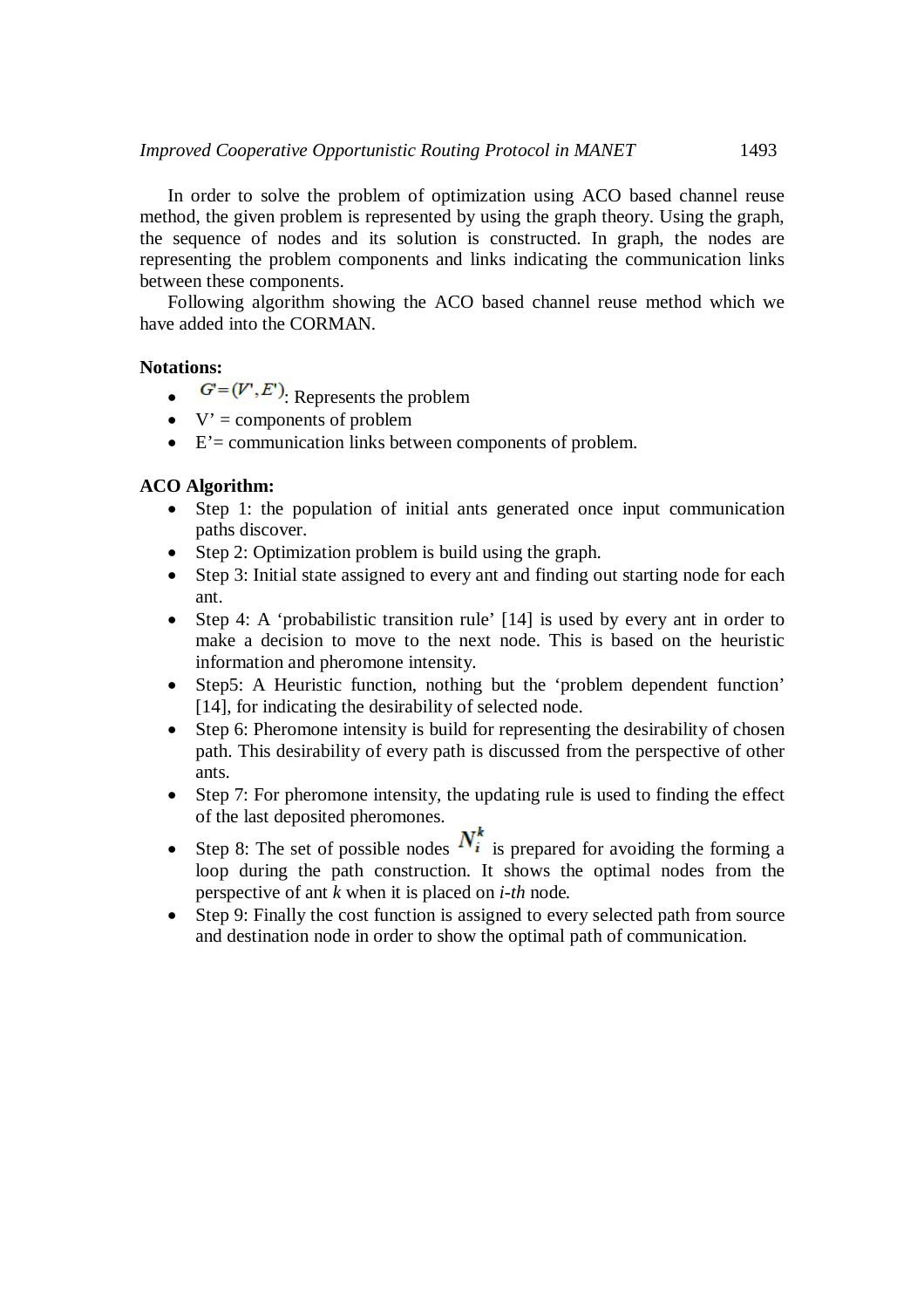

**Figure 1: Proposed System Architecture**

- Workdone. In this section we are presenting the practical environment, scenarios, performance metrics used etc.
- Simulation Platform. For the simulation of this work we have to need the following setups:
- 1) Cygwin: for the windows XP
- 2) Ns-allinone-2.32.
	- Network Scenarios. The number of scenarios and traffic files needs to generate in order to evaluate the performance of the routing protocols under the different network conditions.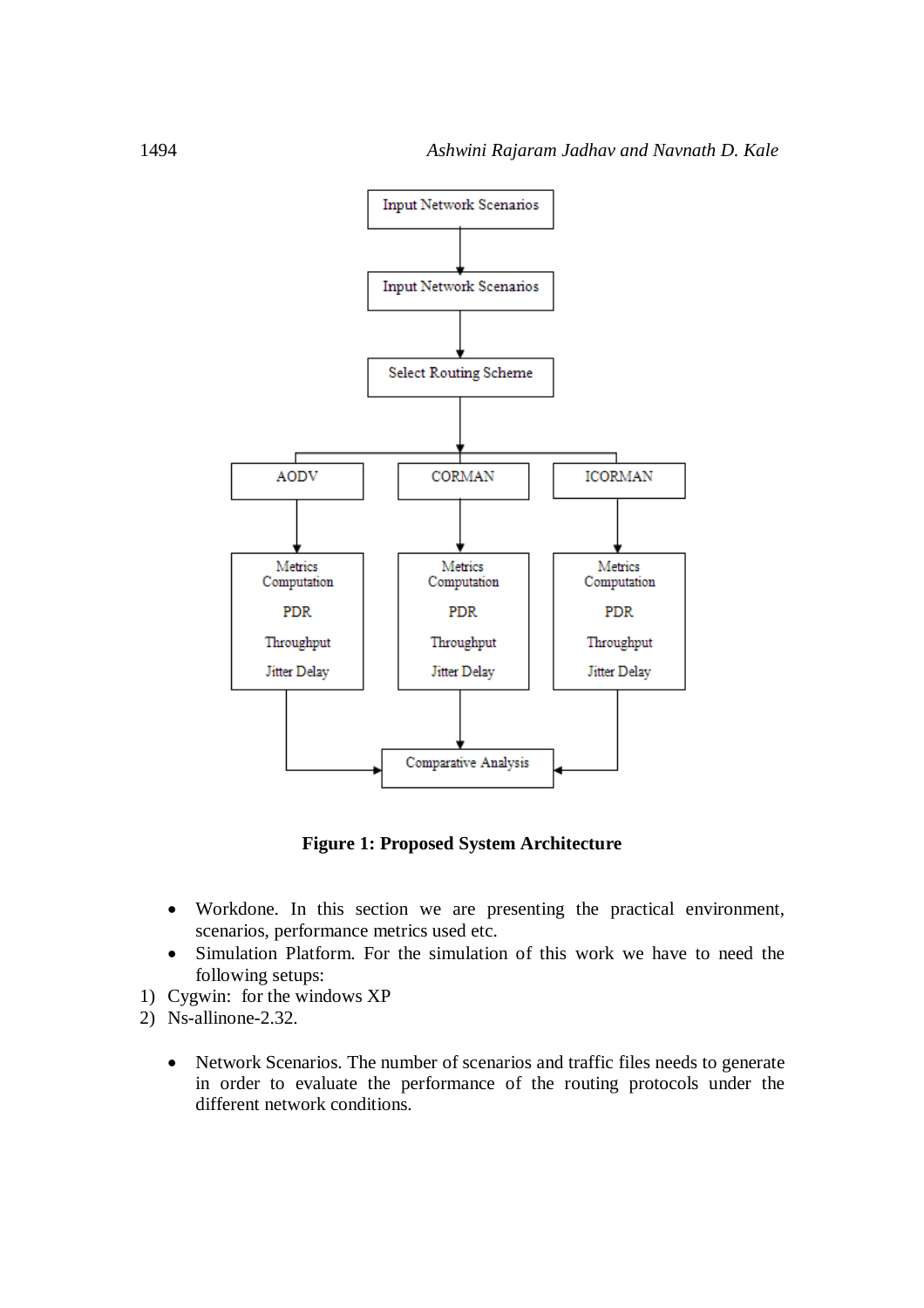| Number of Nodes                      | 50                       |
|--------------------------------------|--------------------------|
| <b>Traffic Patterns</b>              | <b>Constant Bit Rate</b> |
| Network Size $(X \times Y)$          | 200x200/300x3001000x1000 |
| Max Speed                            | $10 \; (m/s)$            |
| <b>Simulation Time</b>               | 100(s)                   |
| <b>Transmission Packet Rate Time</b> | $10 \, (m/s)$            |
| Pause Time                           | 1.0(s)                   |
| <b>Routing Protocol</b>              | AODV/CORMAN/ICORMAN      |
| <b>MAC Protocol</b>                  | 802.11                   |

#### **Table 1: Network Scenario 1**

# **Table 2: Network Scenario 2**

| Number of Nodes                      | 100                               |
|--------------------------------------|-----------------------------------|
| <b>Traffic Patterns</b>              | <b>Constant Bit Rate</b>          |
| Network Size $(X \times Y)$          | 300x300                           |
| Max Speed                            | $2/4/6/8/10/12/14/16/18/20$ (m/s) |
| <b>Simulation Time</b>               | 100(s)                            |
| <b>Transmission Packet Rate Time</b> | $10 \text{ (m/s)}$                |
| Pause Time                           | 1.0(s)                            |
| <b>Routing Protocol</b>              | AODV/CORMAN/ICORMAN               |
| <b>MAC Protocol</b>                  | 802.11                            |

## **Results Obtained**

Following graphs showing the result obtained for AODV, CORMAN and ICORMAN:



**Figure 2: PDR vs. Network Dimensions**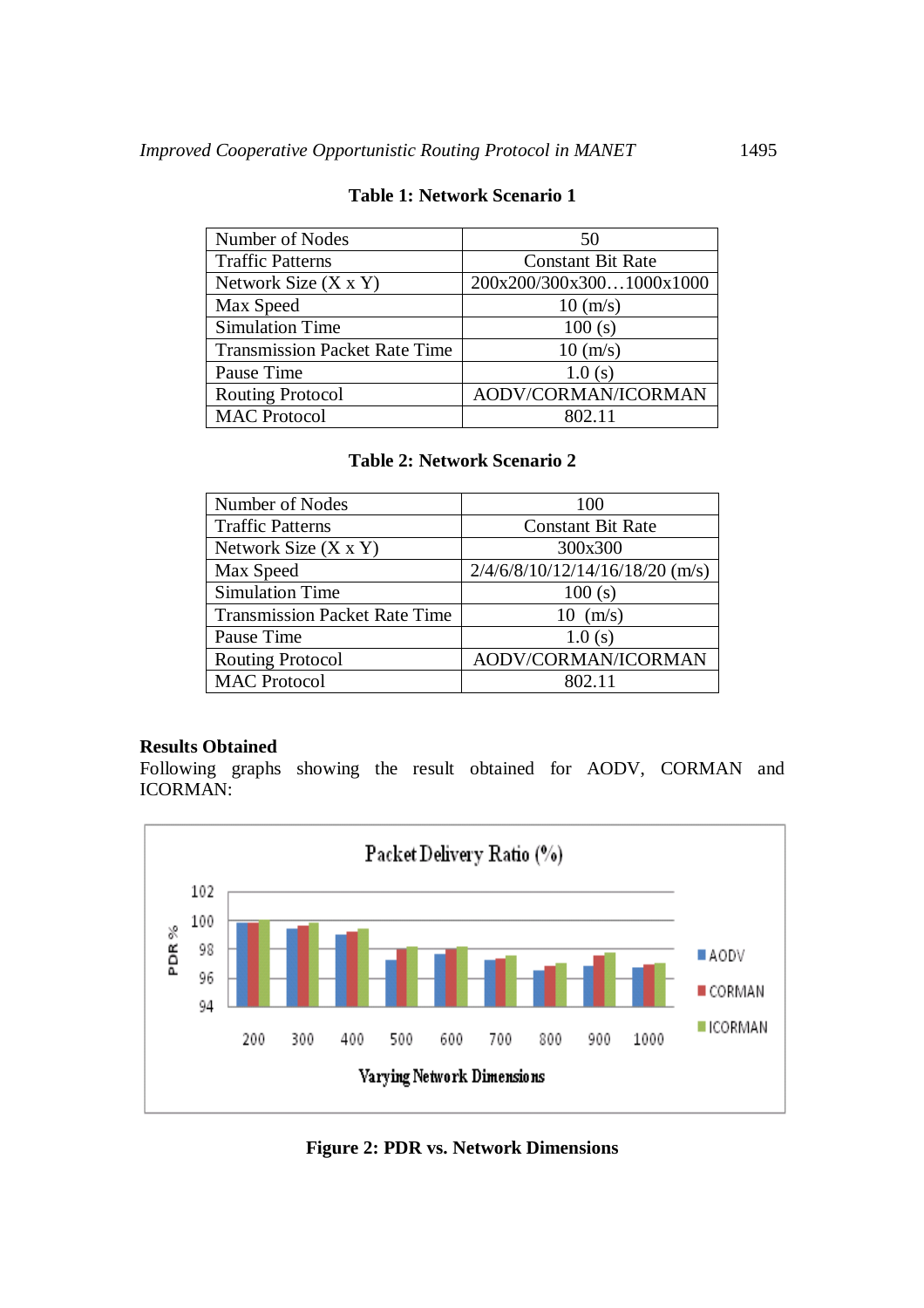

**Figure 3: Delay vs. Network Dimension**



**Figure 4: Delay Jitter vs. Network Dimensions**

# **Conclusion and Future Work**

As MANET communications and MANET performance is totally depends upon the use of routing protocols. This paper presented improved method called ICORMAN, to solve the problem of opportunistic data transfer in MANETs. ICORMAN is based on recently presented CORMAN protocol and efficient channel reuse method which is based on ACO approach. The graphs presented in this paper are showing the current